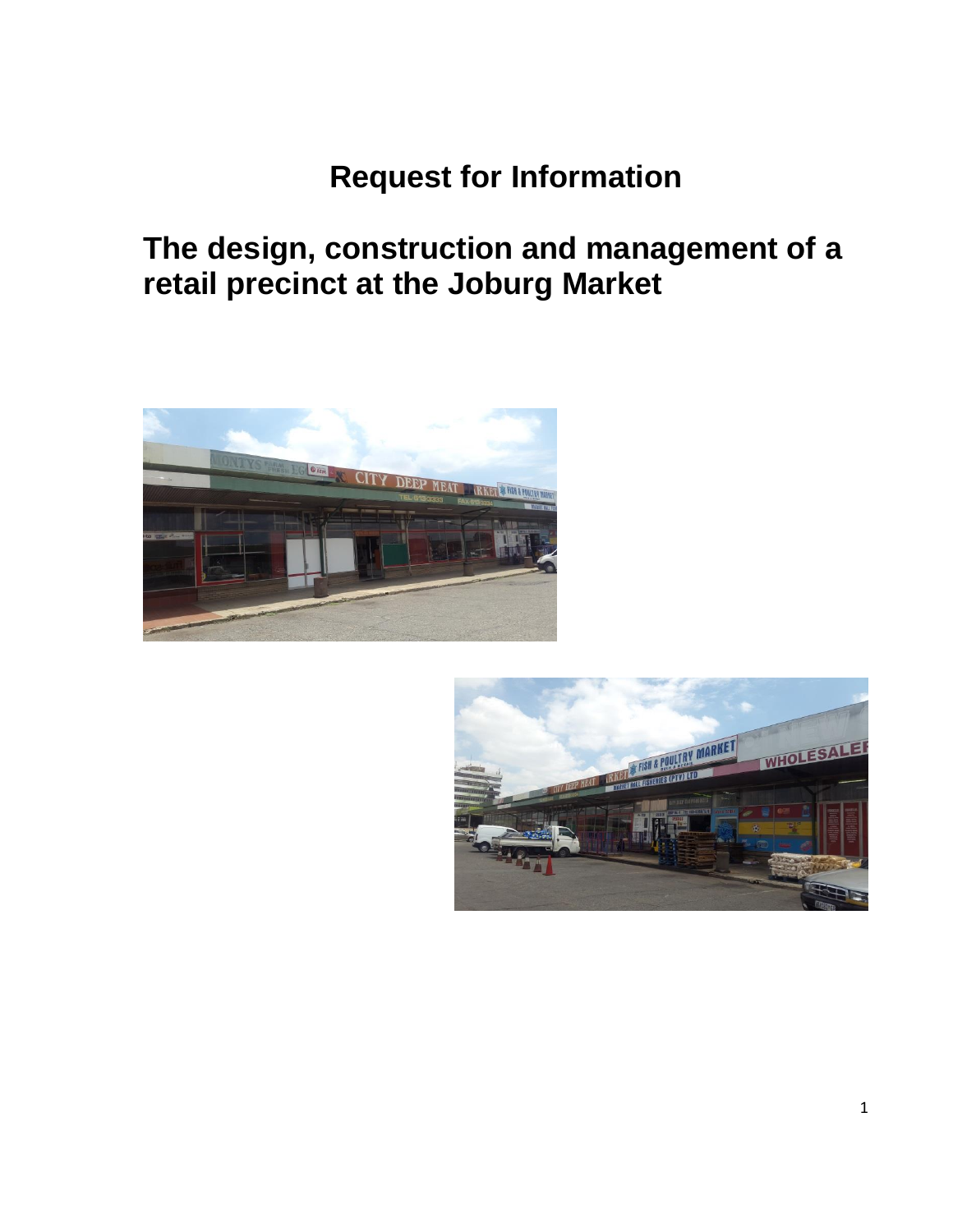# **CONTENTS**

- 1. Purpose
- 2. Background
- 3. Design Objectives
- 4. Objectives for the Request for Information
- 5. Operational Aspects to be considered
- 6. Operational Sustainability
- 7. Operators Experience and Knowledge
- 8. Financial Model
- 9 Submission of Proposals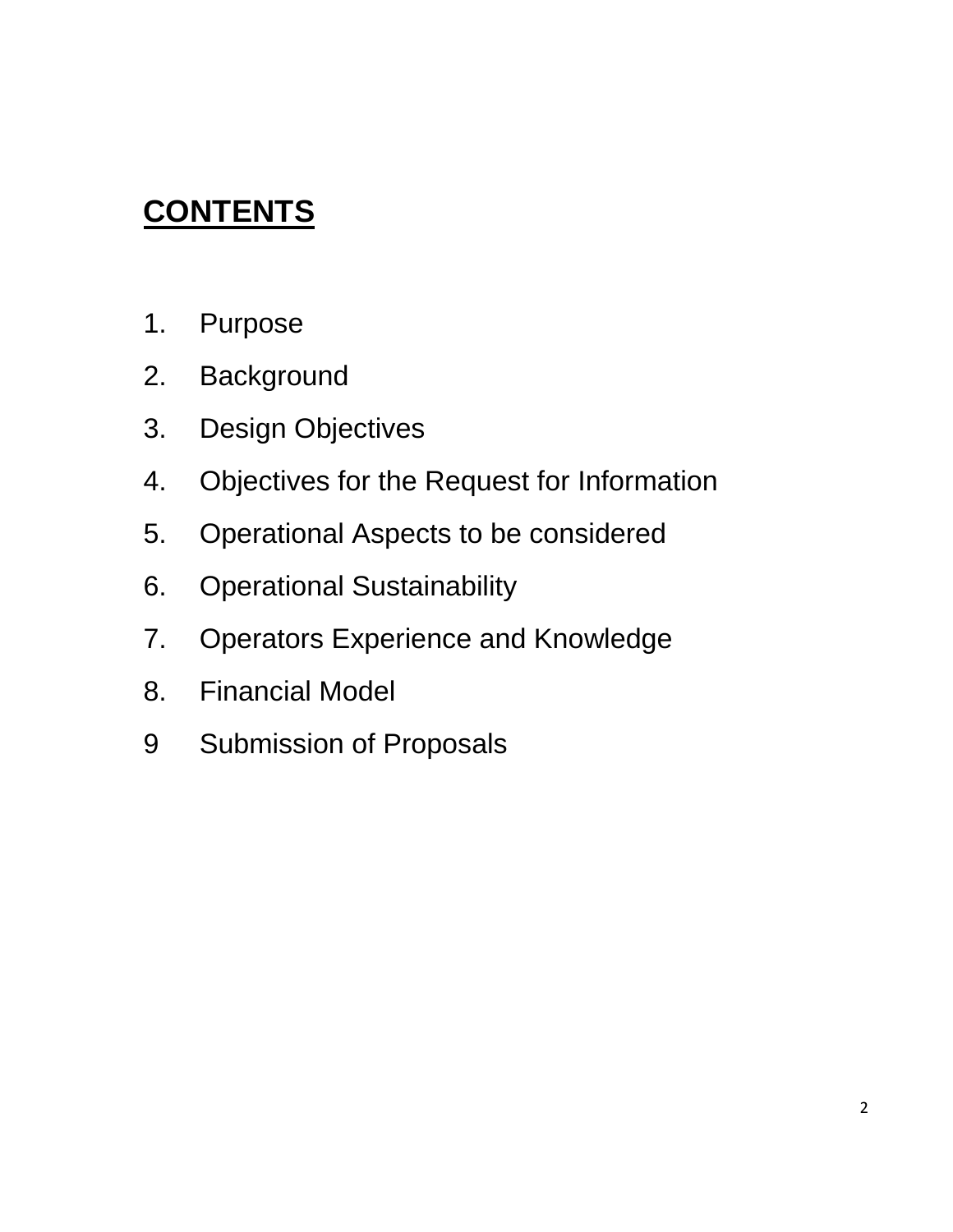## **General Information**

#### **1. Purpose**

The purpose of this Request for Information (RFI) is to solicit information from suitably qualified and well experienced parties interested in constructing and managing the retail redevelopment of the Row of Shops situated on the eastern side of the Joburg Market main building. The site is Erf 118 City Deep Extension 2 that measures 5624m² and is held under lease A6887/1976. It is registered in the name of the City of Johannesburg Metropolitan Municipality.

*The issuance of this RFI does not constitute a commitment to award a contract or pay any costs incurred in the preparation of this RFI. Submitting a response to this RFI is not a guarantee in any way that an interested party will be awarded, nor does it preclude any interested party from responding to future procurement opportunities*.

All requests for information must be submitted as a bound document. The two briefing sessions will be compulsory. The first briefing session will be a site visit whiles the second one will be a formal question and answer session. Dates for these briefing sessions will be published as per the advert. The request for information closes on the  $30<sup>th</sup>$  April 2018.

## **2. Background**

The area was constructed in 1976 and the portion of land was excised out of Erf 117 and a separate lease area created that measure 5624m². All relevant Town planning and zoning certificate is attached as Annexure 1.

The current retail precinct at the Joburg Market (JM) consists of a row of 5 retail outlets that provide a range of ancillary services to the public who visit the JM. There are two butcheries, a wholesale fish distributor, and a general dealer. There is current one vacant take-away shop also located in the precinct. The area has fallen into disrepair with general poor maintenance and aging infrastructure. A high level assessment indicates that the most cost effective proposal is to demolish the existing structure and to construct a new retail shopping precinct.

There are currently 10 000 buyers that frequent the Market on a daily basis that purchase both fresh produce as well as dry goods and food from various tenants. It is to this market that JM seeks to provide a safe and quality environment for retail purposes.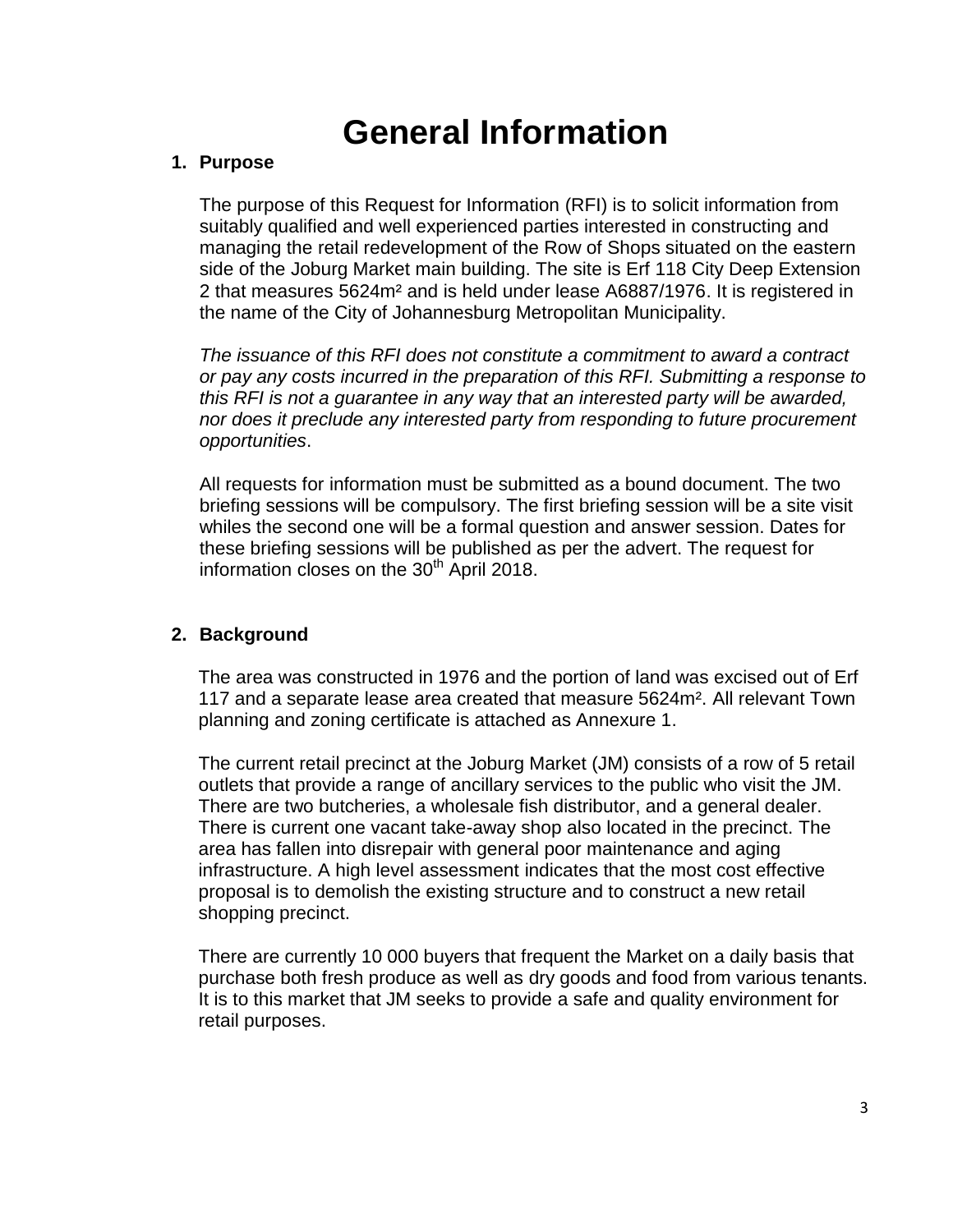Current buildings will need to be demolished to make room for improved retail precinct that may allow for smaller retail and vendors to trade from the premises at ground level with the office facility possible located on the upper floors.

## **3. Design Objectives**

The design objectives include:

- A multi storey value centre is envisaged that has a retail component on the ground floor, an office component on the second floor and boardrooms and conference facilities on the third floor. JM is not prescriptive and other elements maybe included.
- A mixed use facility is proposed.
- To develop the precinct into one that provides value adding wholesale for fresh food.
- To facilitate a range of complementary uses which service, supply and support the market operation.
- To renovate the area into an innovative, safe and modern facility.
- To ensure that JM's investment into the market provides value for money is sustainable, and is demand driven.
- To come up with an acceptable health certified facilities for the proposed facilities strict food safety standards, as well as with optimised flow of goods.
- The submissions must propose to develop a precinct that promotes and encourages best practice in sustainable design
- Energy efficiency, minimising energy use, and reducing greenhouse gas emissions.
- Maximising natural "lighting and ventilation",
- Minimise potable water usage, maximising rainwater capture and maximising stormwater bio-treatment.
- Reduce waste to landfill.
- Utilisation of sustainable materials and minimising embodied material energy, specifying materials with a low environmental impact.
- Reducing construction waste and encouraging recycling of operational waste.

## **4. Objectives of the Request for Information**

The request for information seeks to:

- Solicit request for information for suitably qualified and well experienced interested parties to operate and manage a retail precinct at the JM.
- The JM reserves the right to potentially utilise the responses received and/or potions thereof in the development of any further requests for proposals which maybe deemed necessary by JM.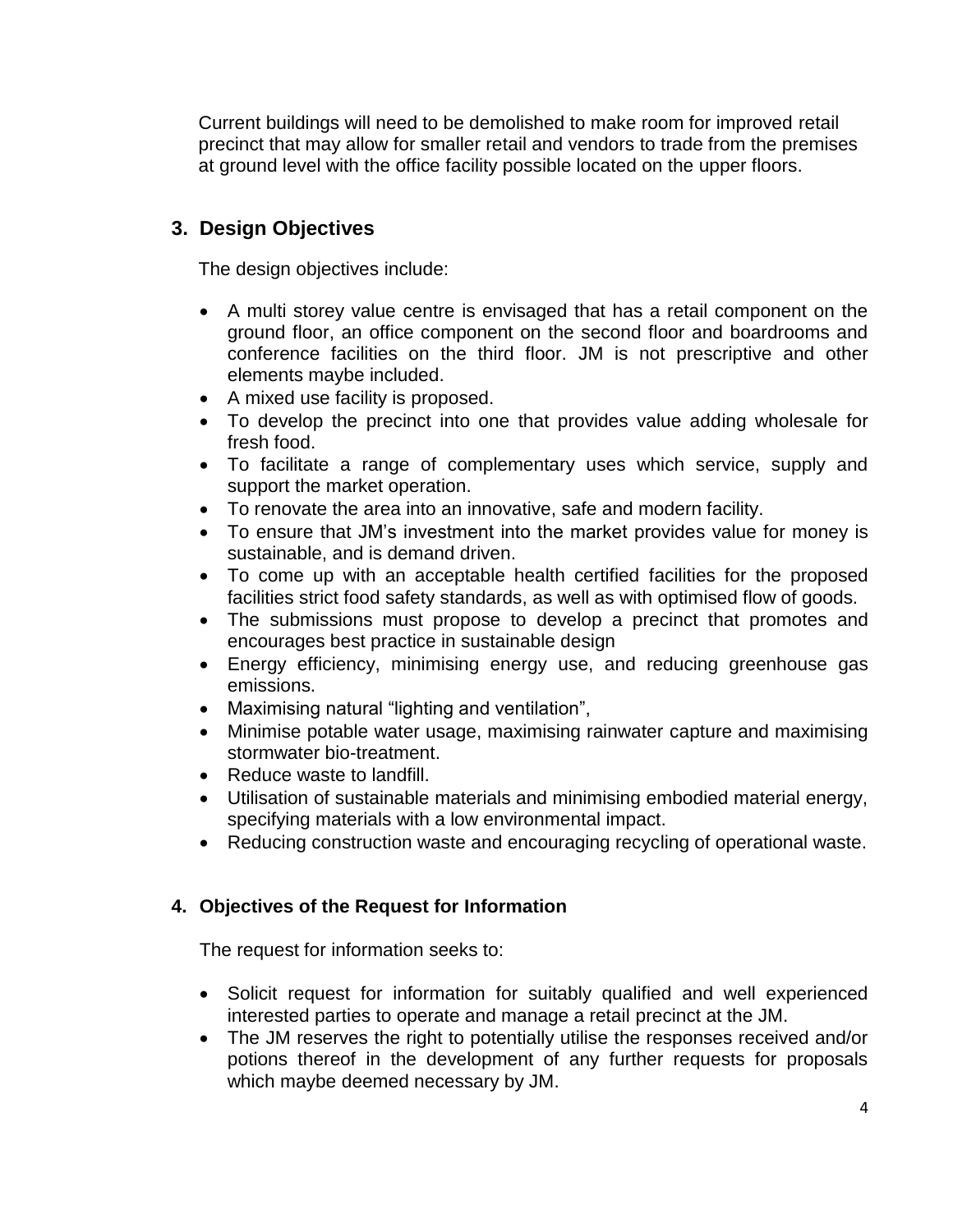- The best concepts included in the request for information maybe used to develop a request for proposal.
- Solicit request for information for suitably qualified and well experienced interested parties in accordance with the procurement process and supply chain management processes.

### **5. Operational aspects to be considered.**

The submission of the request for information should address the following developmental and operational aspects/requirements of JM that is to be contained in the retail precinct.

- $\triangleright$  To develop a model that demonstrates the rationale in improving the JM rental asset.
- $\triangleright$  To develop a financially sustainable operation. The submission must include an operational plan for the infrastructure that is to be constructed that will enhance the sustainability of JM.
- $\triangleright$  To provide a strong business rationale and proposed tenant mix.
- $\triangleright$  To provide operational property infrastructure investment.
- $\triangleright$  To keep JM functional and propose a state of the art design and aesthetics for the precinct as a whole.
- $\triangleright$  To develop a 24 hour precinct.
- $\triangleright$  To ensure that all applicable legislation (MFMA, COJ and JM by laws) is adhered to and that compliance is prioritised as a separate deliverable.
- $\triangleright$  To integrate environmentally friendly energy and water efficient operations.
- $\triangleright$  To ensure maximum trading services and consumer/client satisfaction through the provision of an outstanding retail precinct services, exceptional business acumen and client orientated.
- $\triangleright$  To create both direct and indirect job/employment opportunities, especially the empowerment of Historically Disadvantaged Individuals (HDI's).
- $\triangleright$  To create opportunities for SMME's.

## **6. Operational Sustainability**

All submissions must include details of how the operational sustainability of the precinct will be maintained by including:

 $\triangleright$  A precinct business plan that includes a marketing plan, the maintenance and operation of the precinct, value added services, and property development aspects based on market demand reports.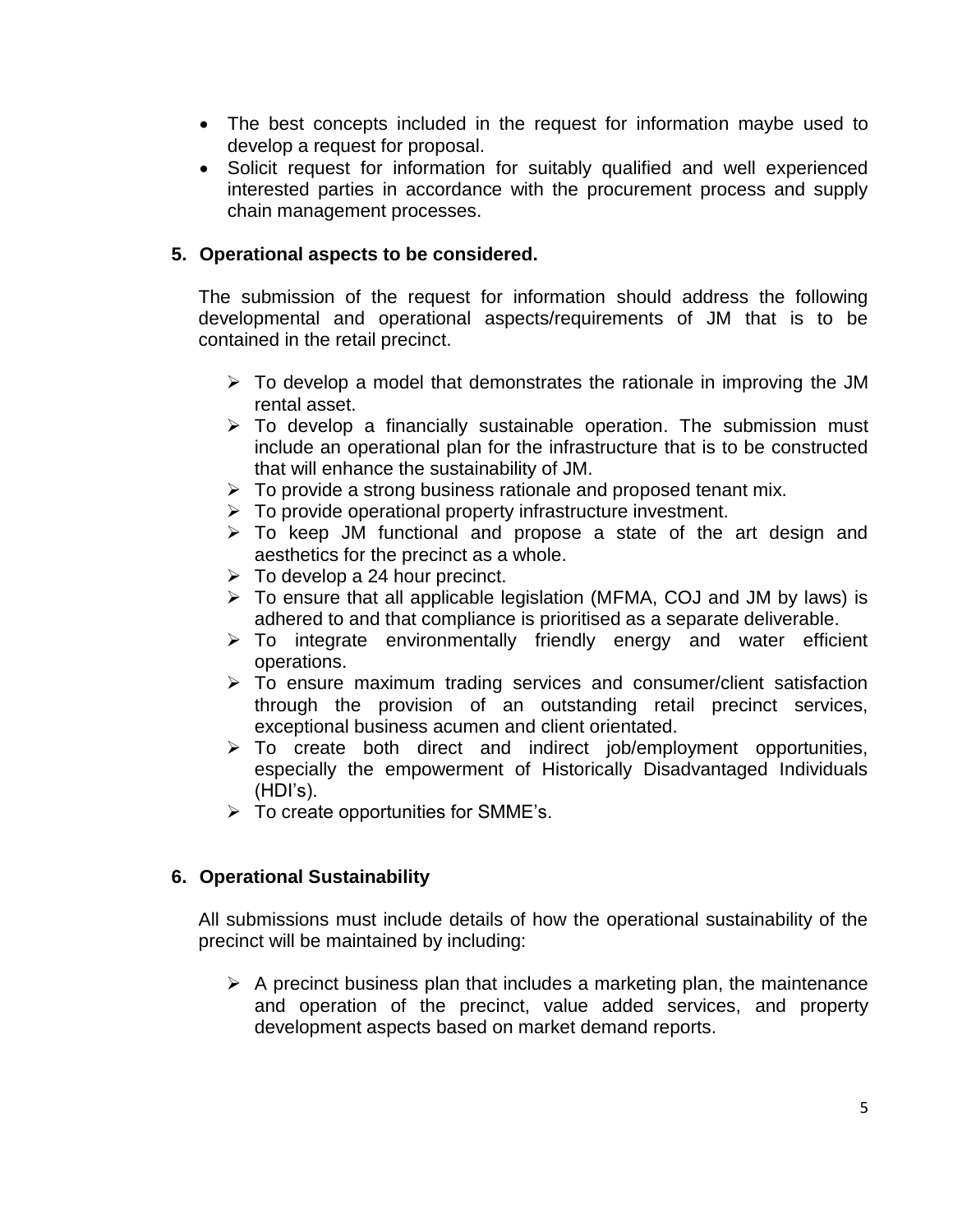- $\triangleright$  Propose potential modifications that would enhance and ensure operational sustainability and viability as well as clear financial estimates that the submission will commit to the precinct.
- $\triangleright$  Provide and operational management plan that could be include in the development proposal.

### **7. Operators Experience and Knowledge**

The submission of the request for information is required to furnish evidence of a proven track record and high level experience in the following:

- $\triangleright$  Extensive and prove retail development and operations.
- $\triangleright$  Key personal CV's/ profiles.
- $\triangleright$  Years of experience in retail developments
- $\triangleright$  Proven track record on managing and operating retail precincts
- $\triangleright$  Extensive and proven property development and facilities management experience.

#### **8. Financial Model**

- $\triangleright$  A business plan that details a financial model and financial work streams.
- $\triangleright$  The rental recovery model.
- $\triangleright$  A return on investment proposal.
- $\triangleright$  The preferred length of contract and/or length of lease
- $\triangleright$  A proposal for the transfer of the asset on termination of contract period.
- $\triangleright$  Sureties and guarantees to be put in place
- $\triangleright$  The period of land availability prior to rental being paid to JM.

## **9. Submission of Request for Information**

The following information must be read and understood when submitting the request for information.

- $\triangleright$  All costs involved in the preparation and submission of the request for information will be on the account of the interested parties.
- $\triangleright$  Time frames for the development as well as key milestones must be clearly indicated;
- $\triangleright$  Details of the land availability agreement as well as period, deliverables must also be clearly indicated
- $\triangleright$  All information provided will be held in the strictest confidentiality but JM does not accept any liability for any information becoming public.
- $\triangleright$  The request for information submission does not form any binding agreement.